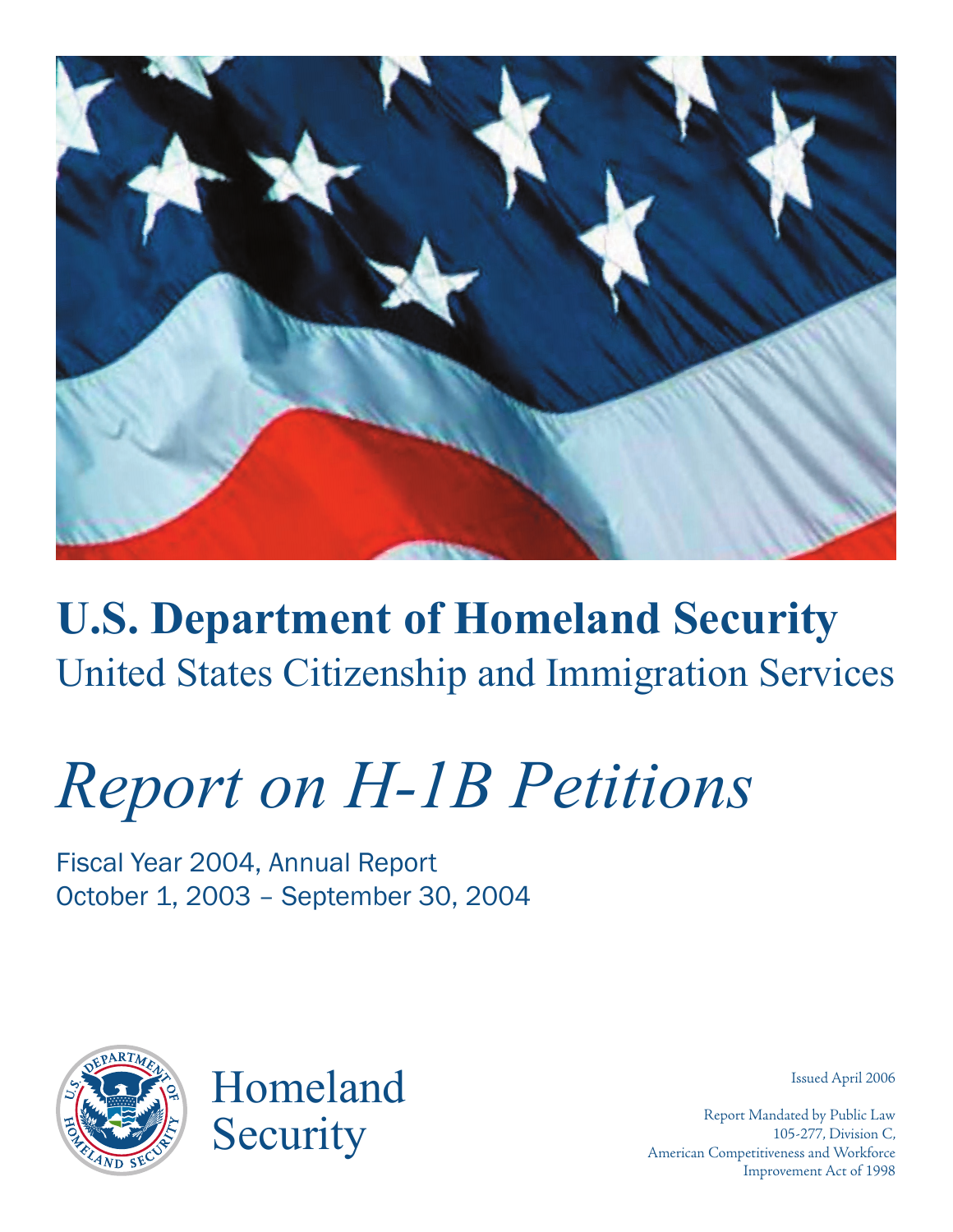### **Report on H-1B Petitions**

The Immigration Act of 1990 established numerical limitations on the H-1B nonimmigrant classification to provide U.S. employers facilitated access to foreign skilled workers while ensuring worker protections. The cap of [then] 65,000 was reached for the first time in Fiscal Year 1997 and again in Fiscal Year 1998 as demand increased significantly in the burgeoning technology sector.

In October 1998, the American Competitiveness and Workforce Improvement Act (ACWIA) was enacted (Public Law 105-277, Division C). The ACWIA temporarily increased the H-1B cap to 115,000 for Fiscal Years 1999 and 2000 and to 107,500 for Fiscal Year 2001 while establishing an affirmative role for U.S. employers to assist with education and training efforts. Under ACWIA, an H-1B Nonimmigrant Petitioner Fee account was established to fund training and education programs administered by the Department of Labor and the National Science Foundation. Employers, unless explicitly exempt under the law, were required to pay a \$500 fee for each H-1B worker sponsored. Employers who qualified as an institution or organization described in section  $212(p)(1)$  of the Immigration and Nationality Act (INA) were exempt from payment of this fee. Additionally, the ACWIA imposed quarterly and annual reporting requirements on the U.S. Citizenship and Immigrations Services (USCIS) concerning the H-1B fee, fee exemption, and demographic H-1B worker data. The ACWIA fee of \$500 was initially set to sunset on October 1, 2001.

The 106th Congress passed two H-1B bills that impacted the H-1B program; enacted as the untitled Public Law 106-311 and Public Law 106-313, the American Competitiveness in the Twenty-First Century Act (AC-21). First, pursuant to Public Law 106-311, Congress raised the H-1B petitioner fee from \$500 to \$1,000 while exempting additional types of employers not described in INA  $212(p)(1)$  from payment of this fee and extending the applicability of the fee provision to qualifying petitions filed by employers through September 30, 2003. As such, no employers who filed petitions in fiscal year 2004 were required to pay the \$1000 fee. Second, the AC-21 temporarily raised the H-1B cap to 195,000 for Fiscal Years 2001, 2002 and 2003 while exempting certain H-1B workers from these numerical limits. Starting in Fiscal Year 2004, the H-1B cap was reduced back to 65,000 per fiscal year.

This report is mandated under section  $416(c)(1)$  of the ACWIA that states: "…the Attorney General shall notify, on a quarterly basis, the Committees on the Judiciary of the U.S. House of Representatives and the Senate of the numbers of aliens who were issued visas or otherwise provided nonimmigrant status under section  $101(a)(15)(H)(i)(b)$  of the Immigration and Nationality Act during the preceding 3-month period." Furthermore, as

described in section  $416(c)(3)$ , this report "...shall include the number of aliens who were issued visas or otherwise provided nonimmigrant status pursuant to petitions filed by institutions or organizations described in section  $212(p)(1)$  of the Immigration and Nationality Act (as added by section 415 of this title)."

During the transition to the Department of Homeland Security, USCIS failed to identify and assume the reporting responsibility for this report and therefore did not provide the report in a timely manner. This report covers the four quarters of Fiscal Year 2004.

This report is presented in two parts: Part I provides information on the number of aliens granted H-1B status while Part II provides information on the number of employers who would have been exempt from the nonimmigrant H-1B petition fee required under ACIWA if the fee had not sunset on October 1, 2003. In both parts of this report, quarterly and annual data for Fiscal Year 2004 are presented.

Pursuant to section  $214(c)$  of the INA, U.S. employers using the H-1B program are required to file a petition with the Attorney General on behalf of an alien worker (the beneficiary). The petition must be approved before a visa is granted or an alien is provided nonimmigrant status. Accordingly, the petition data is the basis of this report.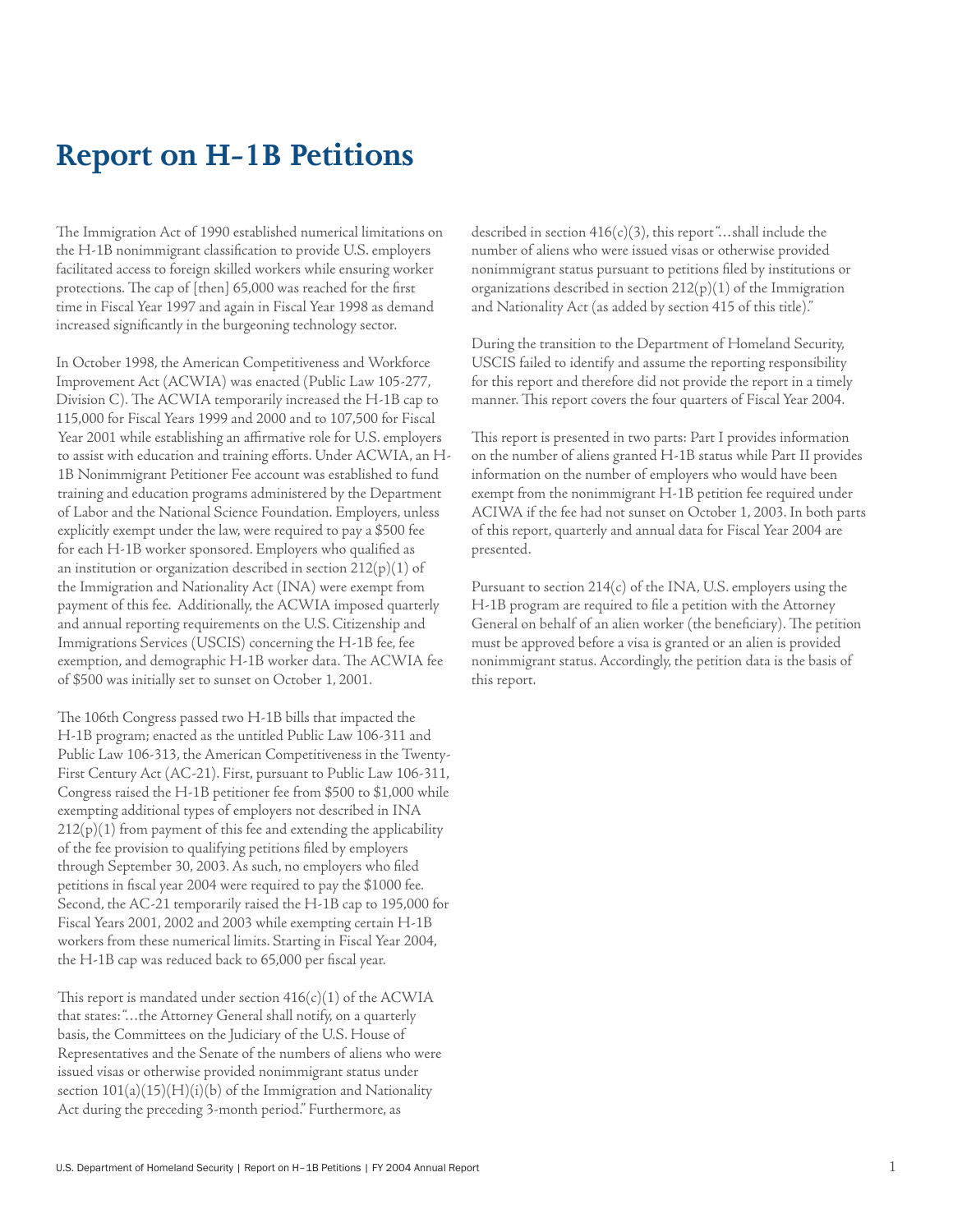#### Part I. The number of aliens provided status under section  $101(a)(15)(H)(i)(b)$  of the INA.

Table 1 provides information on the number of H-1B petitions filed by employers in Fiscal Year 2004. This table also provides information on the number of H-1B petitions approved by the USCIS during this period. Petitions filed in a particular quarter are not necessarily adjudicated in that same quarter.

U.S. employers file the petition with the USCIS to sponsor an alien worker as an H-1B nonimmigrant. This petition may be filed to sponsor an alien for an initial period of H-1B employment or to extend the authorized stay of an alien as an H-1B nonimmigrant. Several employers may file a petition for the same alien although for H-1B cap purposes such an alien will only count once against the cap. Additionally, an employer may file the petition to sponsor an alien who currently has status as an H-1B nonimmigrant working

for another employer or to seek an amendment of a previously approved petition. In the case of a petition to amend a previously approved petition, there may be no corresponding request to extend the authorized stay of the beneficiary. For example, an employer may file an amended petition notifying the USCIS of a different location where the beneficiary will be employed or a material change in the beneficiary's job duties. Therefore, the total number of approved petitions may exceed the actual number of aliens who are provided nonimmigrant status as H-1B.

Of the 312,200 petitions filed in Fiscal Year 2004 and 287,418 approved in Fiscal Year 2004, approximately 240,245 petitions were both filed and approved during Fiscal Year 2004. The remaining 47,173 petitions approved were filed in prior fiscal years.

|                        | <b>Fiscal Year</b> | <b>Oct to Dec</b> | <b>Jan to Mar</b> | Apr to Jun | <b>Jul to Sep</b> | <b>Total</b> |
|------------------------|--------------------|-------------------|-------------------|------------|-------------------|--------------|
| <b>Petitions Filed</b> | 2000               | 73,875            | 90,762            | 55,692     | 78.717            | 299,046      |
|                        | 2001               | 128,758           | 75,395            | 65,942     | 71,940            | 342,035      |
|                        | 2002               | 53,888            | 51,905            | 53,429     | 55,968            | 215,190      |
|                        | 2003               | 50.633            | 52,722            | 61,302     | 66,373            | 231,030      |
|                        | 2004               | 69,835            | 64,022            | 74,823     | 103,520           | 312,200      |
|                        |                    |                   |                   |            |                   |              |
| Petitions Approved*    | 2000               | 42,453            | 69,523            | 80,128     | 65,536            | 257,640      |
|                        | 2001               | 57,953            | 114,070           | 82,677     | 76,506            | 331,206      |
|                        | 2002               | 62,212            | 51,363            | 34,003     | 49,959            | 197,537      |
|                        | 2003               | 47.867            | 50,648            | 57,514     | 61,311            | 217,340      |
|                        | 2004               | 60,279            | 67.850            | 71,284     | 88.005            | 287,418      |

#### Table 1. Number of H-1B Petitions Filed and/or Approved by Quarter: FY 2000-FY 2004

\* Regardless of when filed.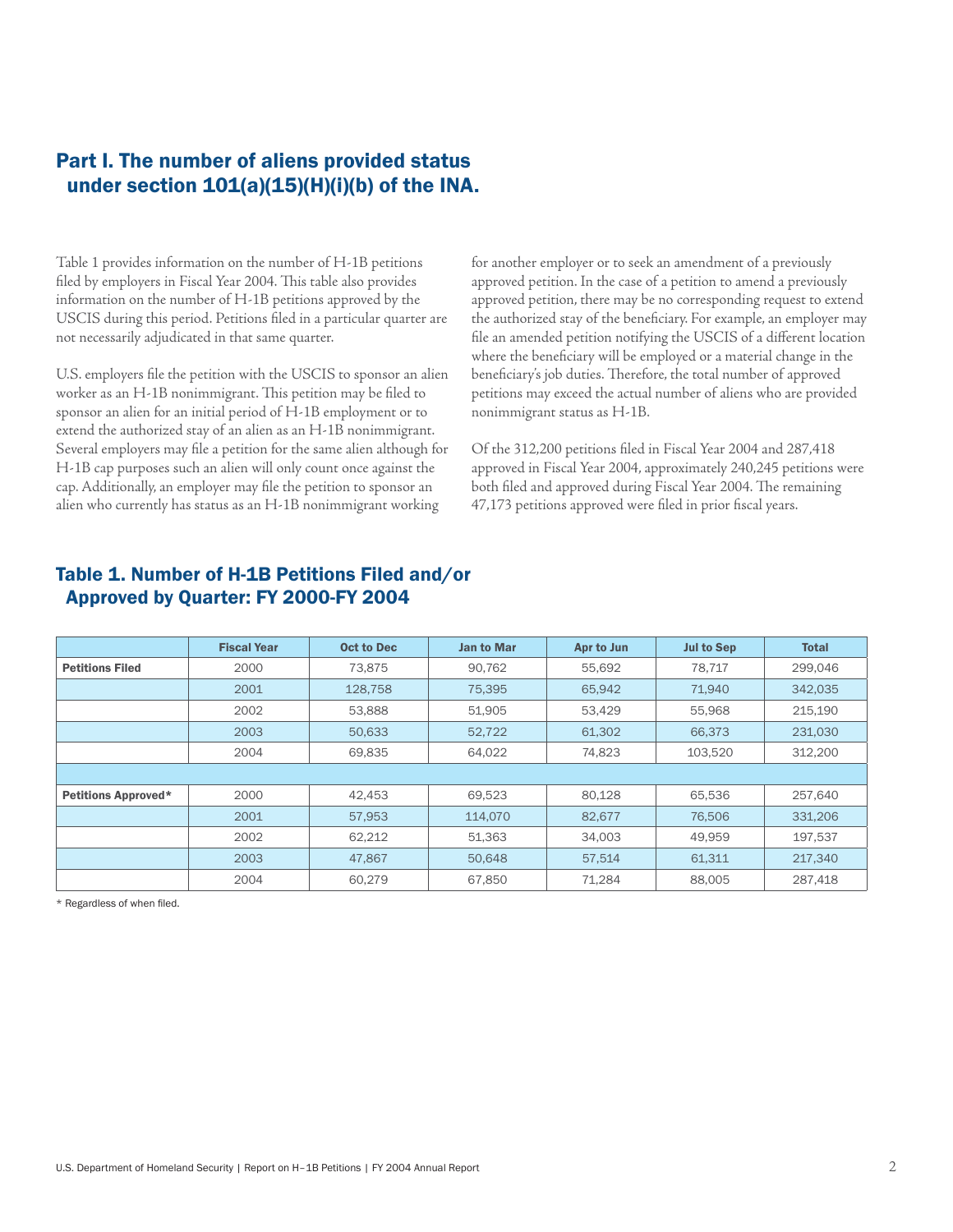#### Part II. The number of aliens provided nonimmigrant status pursuant to petitions filed by institutions or organizations described in section 212(p) (1) of the INA.

The ACWIA added section  $214(c)(9)(A)$  of the INA to require that the Attorney General impose a fee on an employer filing a petition initially to grant an alien status as H-1B; to extend the nonimmigrant stay of an alien as an H-1B (unless the employer previously has obtained an extension for such alien); or to obtain authorization for an alien having such status to change employers. The ACWIA provisions exempted certain types of employers described in section 212(p) of the INA from the payment of this fee. The fee, effective December 1, 1998, was initially set to sunset on September 30, 2001.

With the passage of Public Law 106-311, the fee was increased from \$500 to \$1,000, effective on December 18, 2000, and was required for all qualifying petitions filed through September 30, 2003.

Public Law 106-311 also amended section  $214(c)(9)(A)$  of the INA to specify which employers are exempt from the fee by adding additional types of employers that would be exempt from the fee in addition to those employers described under section  $212(p)(1)$  of the Act.

As noted above, the fee sunset as of October 1, 2003 and as such, there was no additional \$1000 fee required of any employers filing petitions during the Fiscal Year 2004. However, while no additional fee was collected, USCIS still collected the data regarding petitions filed by the types of employers as required under ACWIA and the other types of employers that would have also been fee exempted if the \$1000 fee was required.

Due to that legislative amendment, this report exceeds the reporting mandate: it covers all employers that would have been exempt from the fee that filed during Fiscal Year 2004, not only those described in 212(p)(1). Additionally, the USCIS does not require the fee for certain administrative reasons. To summarize, these exemptions would have applied to employers that are:

- ◆ institutions of higher education defined in section 101(a) of the Higher Education Act of 1965;
- ◆ non-profit organizations or entities related to or affiliated with an institution of higher education as defined in section 101(a) of the Higher Education Act of 1965;
- ◆ non-profit and Government research organizations;
- ◆ filing a second or subsequent request for an extension of stay for a particular alien;
- ◆ filing an amended petition without a request to extend the nonimmigrant stay of the alien beneficiary;
- ◆ filing a petition to correct a USCIS error;
- ◆ primary or secondary education institutions; or
- ◆ non-profit entities engaging in established curriculum-related clinical training of students registered at any such institution.

Table 2 shows the number of petitions that were filed in Fiscal Year 2004 and the number of petitions that would have been exempted from the fee. Table 3 shows the same information for all petitions approved in Fiscal Year 2004 regardless of when filed. Approximately 240,245 petitions are included in both tables indicating the petitions were both filed and approved during Fiscal Year 2004. As explained in Part I, the total number of approved petitions may exceed the actual number of aliens who are provided nonimmigrant status as H-1B since a single alien may be the beneficiary of multiple petitions.